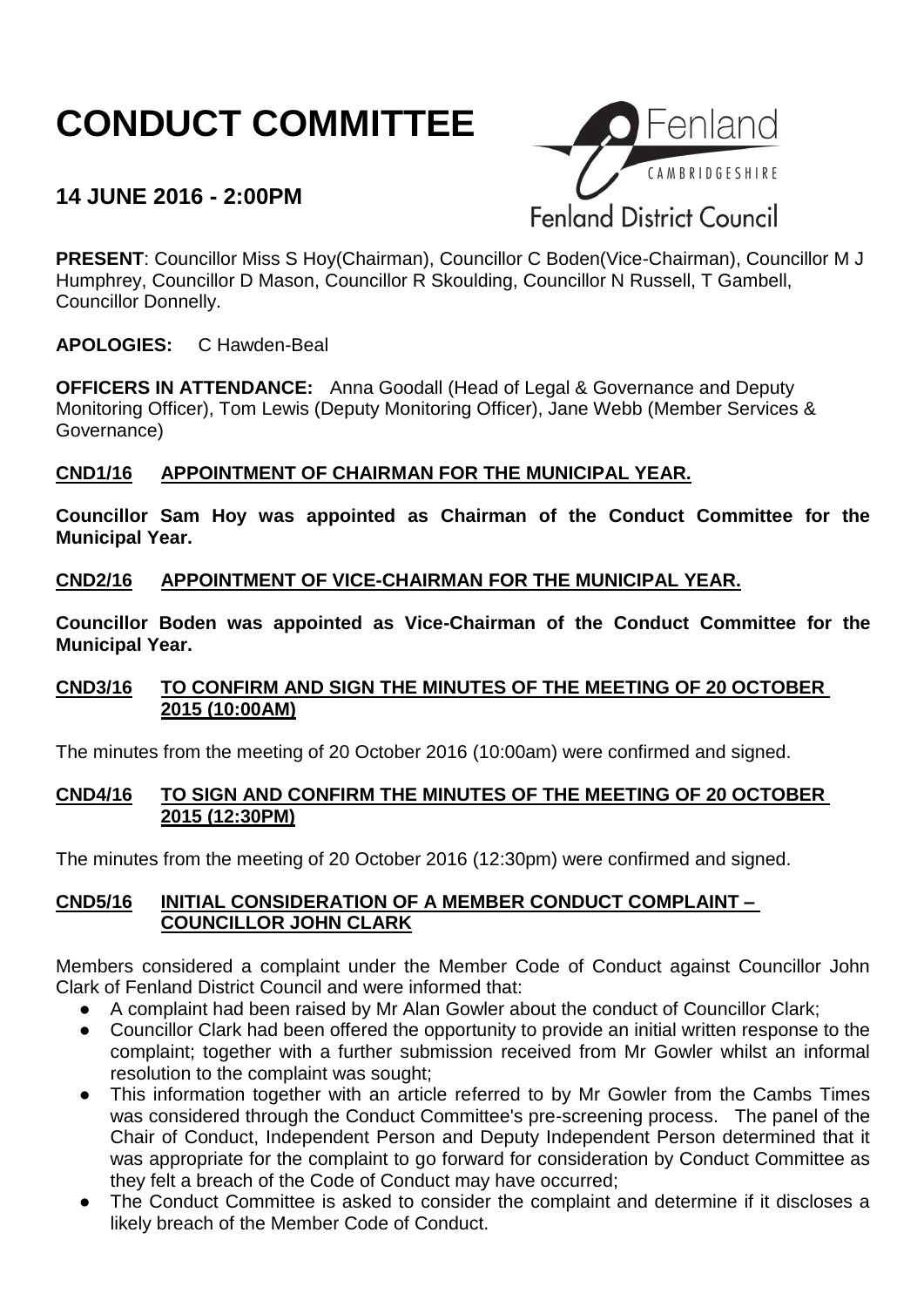The Chairman, Councillor Sam Hoy stated the three stages to determine:

- 1. Was Councillor Clark acting as a councillor at the time of the response. If it was considered he was not then this would be the end of the process; if it was consider that he had then there would be a need to take the complaint to the second stage.
- 2. To determine if Councillor Clark did breach the Code of Conduct and if it was considered that he had then this would progress to the third stage.
- 3. To decide if the committee had enough information to make a determination or was there a need for further investigation.

Councillor Sam Hoy asked the committee for their comments regarding whether Councillor Clark was acting in his role as a Councillor.

- Councillor Mason stated that the complainant had approached Councillor Clark in his capacity as a Councillor and therefore he had taken on the issue as a councillor;
- Councillor Boden stated that on the evidence before them, the only reason the resident had contacted Councillor Clark was because he was the Leader of Fenland District Council, not even as a local councillor, therefore it was clear that he had acted in his position as a Councillor; subsequently he may not have acted as a Councillor with regard to his lease; but the information he had obtained regarding the evidence was in his role as a Councillor;
- Councillors Skoulding, Humphrey, Donnelly, Russell and Tina Gambell all agreed with Councillor Boden.

Councillor Sam Hoy stated it was clear the committee felt that Councillor Clark had acted in his role as a Councillor and therefore there was a need to progress to the second stage as to whether Councillor Clark had breached the Code of Conduct.

# **It was AGREED that Councillor Clark was acting in his capacity as a Councillor.**

The question was asked as to whether a third party could bring in a complaint. Tom Lewis, Monitoring Officer, explained that the Conduct Committee had been set up following the Localism Act and was there to provide reassurance to the electorate within the District that standards were maintained and therefore to preclude that electorate from raising a concern would be against the spirit of the act, which was why this was at committee today.

Councillor Sam Hoy asked the committee for their comments regarding whether it was felt that Councillor Clark had breached the Code of Conduct.

- Councillor Boden stated the committee needed to look very carefully at the timeline and allegations as to when Councillor Clark had been contacted by the resident as he did not believe that it was necessary for Councillor Clark to have had to declare he was the owner of the land; there was nothing in the Code of Conduct requiring that declaration to have been made. Councillor Clark had then handed the issue over to the Portfolio Holder for Planning therefore from the Council's actions it was appropriate. However, Councillor Clark then used the information provided in his capacity as a Councillor to deal with the tenant, which he had the right to do as a private landlord but breached the Code of Conduct by informing his tenant of who had made the complaint. Councillor Clark had admitted he breached the Code of Conduct and that he had not taken the most appropriate course of action and has since offered an apology to the resident.
- Councillor Boden was concerned over the allegations that had been made stating that Councillor Clark had used the information for personal gain and he could see no justification of this within the evidence therefore there had been no improper use of confidential information to promote personal interest. With regard to a breach of the Data Protection Law; that was outside the scope of the Conduct Committee and if necessary dealt with through other channels. Councillor Boden stated that he could only see one area that needed to be considered and that was the fact that the identity of the resident had been exposed.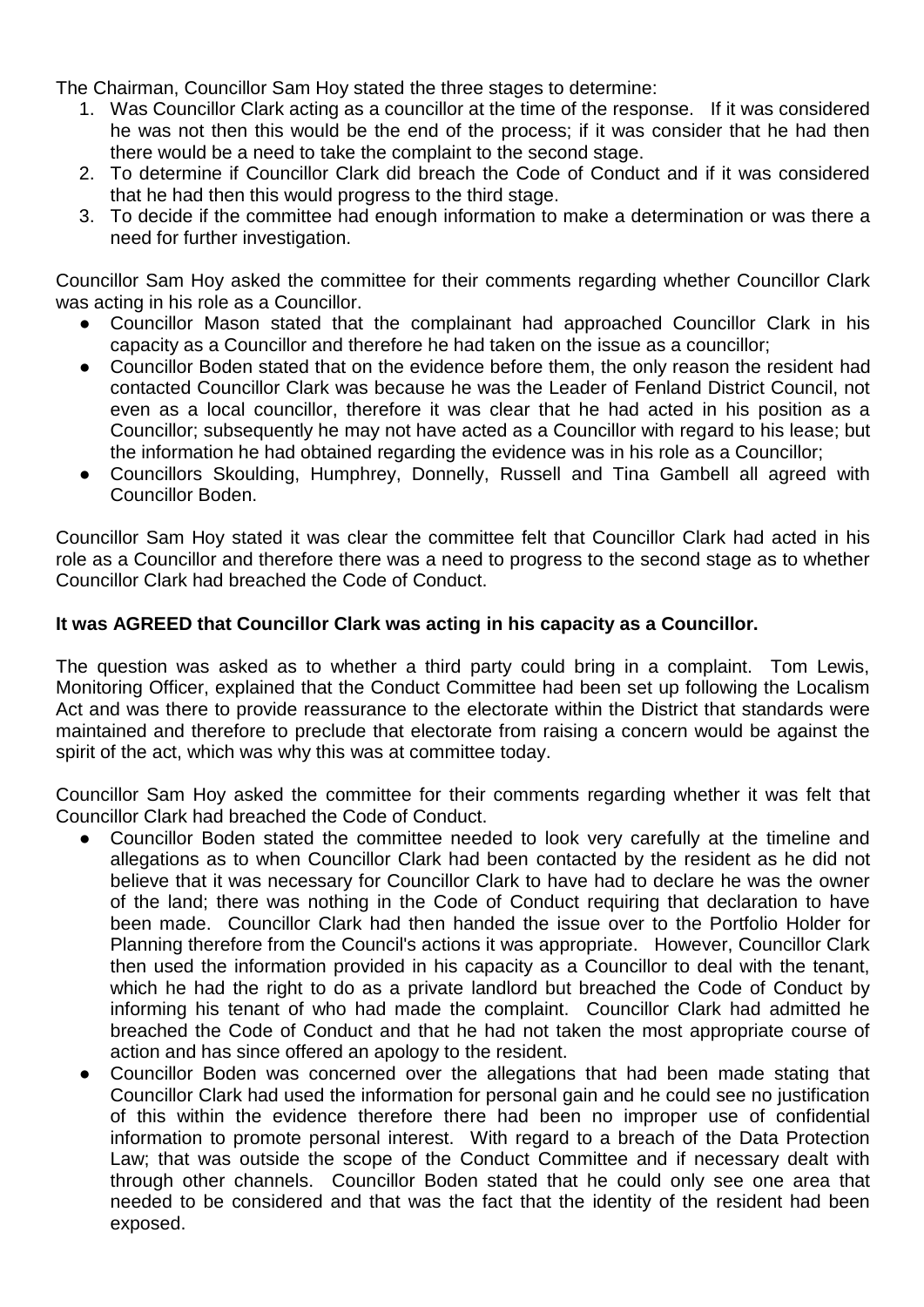- Tina Gambell, Independent Person, agreed with Councillor Boden's comments and stated that she felt very strongly and frustrated that this had happened as so often Councillors in Fenland were criticised for their actions; it was important to be squeaky clean and transparent and the fact that he had released the information did nothing for the public confidence in the Councillors of Fenland District Council. Councillor Skoulding agreed with Tina Gambell.
- Councillor Boden stated he could see how this would have happened as Councillors are always receiving complaints, often involving neighbours and it can be impossible to avoid stating where the complaint originated from; but this does not exclude the issue, there was a potential breach of the Code of Contact and therefore this issue should progress to the next stage.
- Councillor Humphrey agreed with Councillor Boden stating that by Councillor Clark's own admission he had breached the Code of Conduct.

Councillor Sam Hoy stated that it seemed the consensus of the committee was that Councillor Clark had breached the Code of Conduct by way of revealing the identity of the complainant.

#### **It was AGREED that Councillor Clark had breached 4.1 of the Code of Conduct - You must not disclose information given to you in confidence by anyone, or information acquired by you which you believe, or ought reasonably to be aware, is of a confidential nature.**

Councillor Sam Hoy explained this now needed to progress to the third stage which was to ascertain if the committee felt they had enough information to make a decision today as to whether the hearing is finished, a sanction needed putting in place or further investigation is required. Councillor Sam Hoy asked for comments from the committee.

- Councillor Skoulding stated he would like further information as he felt there was a more underlying issue.
- Councillor Boden stated that one issue was the release of the name of the resident to the tenant of Councillor Clark and with regard to this issue there was an admission from Councillor Clark and because of that there was no need to investigate to see if there has been a breach of the code of conduct; the words in the report spoke for themselves
- Councillor Mason stated it had not been disputed by Councillor Clark therefore in terms of a breach this was an open and shut case.
- Councillor Hoy stated that by Councillor Clark's own admission he did act incorrectly and that it would not happen again then she was unsure as to what could be gained by any sanctions; Councillor Clark had been very accepting of what had happened and an investigation would only draw the issue out for both parties therefore in her opinion a further investigation would make more of an issue of the complaint.
- Councillor Boden suggested an investigation was needed to see if a breach had been made;
- Councillor Donnelly asked what the consequences were of Councillor Clark releasing the information to which Councillor Boden stated this was why the committee needed more information.
- Councillor Boden commented that the only benefit of further investigation would be in terms of mitigation and the mitigation that would be likely is that an apology has been given and this showed that some action had been taken which can be deemed and taken by the committee when deciding mitigation; if anything it would require an apology and the fact that this had already been given.
- Councillor Hoy added that the question regarding an apology had been asked at the pre-screening meeting but the person who make the complaint could not accept the apology as it was not their information that had been shared.
- Tina Gambell was concerned that an apology was not enough; which was why this was brought forward by the complainant as he had been concerned about how councillors were being perceived.